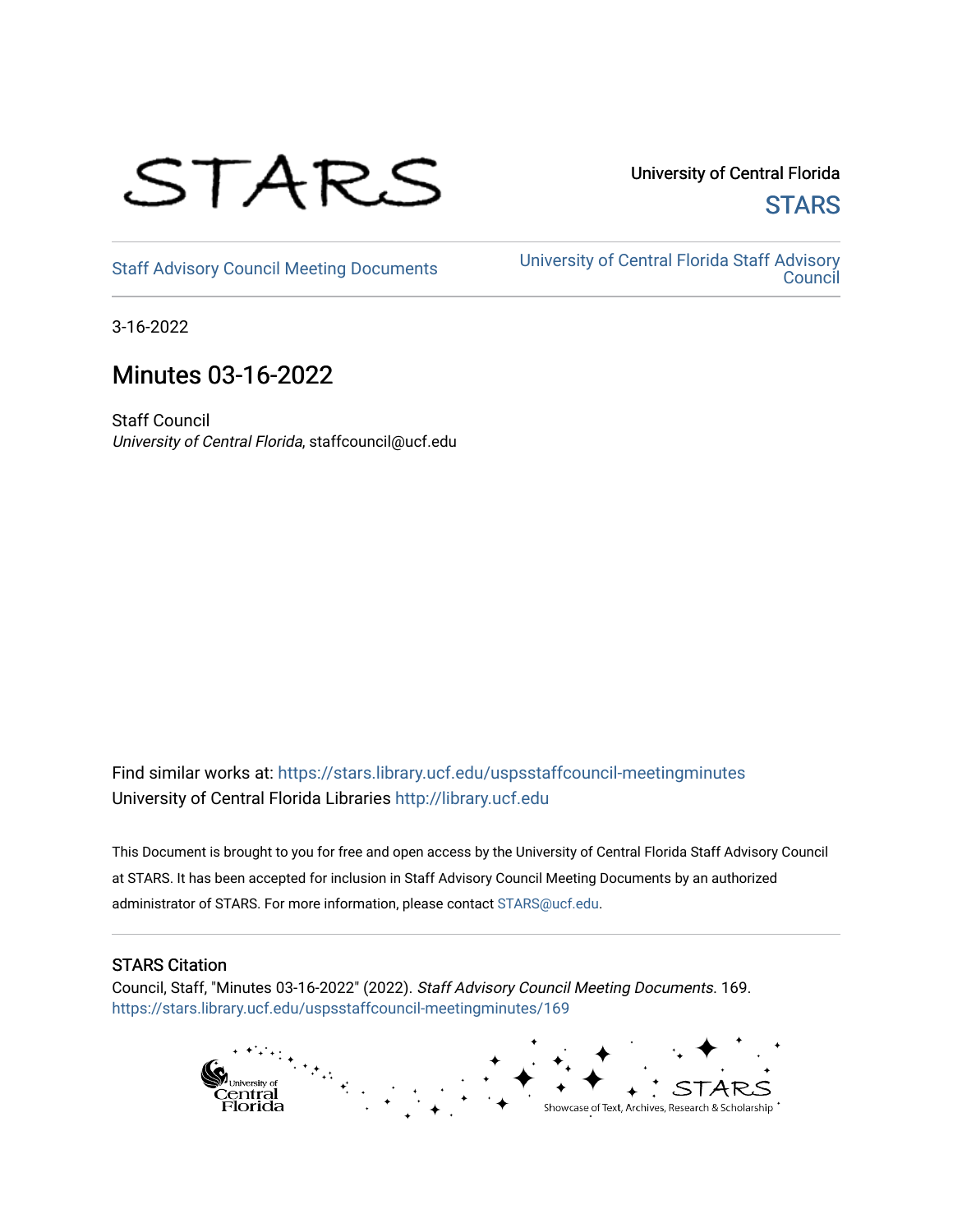#### **Staff Advisory Council (SAC) Wednesday, March 16, 2022 Zoom Connect**

**Attending Members:** Jose Arce, Jerry Archambault, Jean Bagga, Steven Blackburn, Eric Brewington, Ron Carey, Jordan Castillo, Damien Chaffin, Page Curry, Marta De Corral, Anita Gabbard, Brendan Galante, Cissy Glowth, Darryl Gordon, Iolanda Guseman, Patricia Hall, Ashley Hilyer, Gwen Hubbs, Shirley Jeffrey, Melinda Kramer, Jamie LaMoreaux, Maria Lopes, Kate Mascheri, Erika Menna, Danielle Miller, Carey Ann Morales, Tracey Morrison, Samantha Mundell, Joe Mulley, Angela Nichols, Kristell Padel, Emilia Paris, Toni Rooney, Stacey Royalty-Rose, Dan Ryley, Janice Sante, Shela Siegrist, Aaron Smart, Mary Lynn Smith, James Smith Jr, Justin Strobel

**Absentee Members:** Jeff Golub, Phyllis Kornegay, Karen Maynard, Vicky Ortiz Batson, Susan Vernon-Devlin, Brian Villar, Doshie Walker, Kathleen Wilson

**The SET & Knight Vision Teams: Maureen Binder, Kelly Ferris, Kathy Mitchell, Gerald Hector, Cat Puckett, Misty Shepard, Luke Taylor**

#### **HR Updates: Michelle Brooks, Elizabeth Herrera, Ashely Longoria**

*Note: Staff Council meets every third Wednesday of the month. Committees meet separately and may pick their own meeting schedule day and times amongst their committee. Anyone is welcome to attend Staff Council meetings, however, only Staff Council members have voting rights. In the event that you are not able to attend a meeting please notify a committee officer immediately. The charter states if you miss four meetings (excused or unexcused) you will be subject to dismissal, at the discretion of the President and Secretary.*

Meeting called to order at 9:30 AM

#### *1. Welcome/Updates*

o SAC President's Cissy Glowth welcomed the group

## *2 The SET & Knight Vision Teams*

- 2.1 Gerald Hector
- The student's enrollment used to grow 2% every year; that was a planned growth; we have to manage that growth; we need a better way to allocate the resources
- SET is aligning our business processes with our budgets, our resources, and to get us to a more efficient way to operate
- Campus community didn't know how the university is functioning, financially and operationally; didn't know that the tuition rates are set up by the legislature of the state of FL
- 3 years ago, carryforward rules changed: when we don't spend our E&G funds they are ending in carryforward. When it gets to the new fiscal year, we cannot use it in recurring expenses anymore.
- 2.2 Maureen Binder
- We are at the stage of filling new roles for SET
- We designed the operating model for SET
- We designed what services are handled where: at the centralized centers levels, colleges, office of research, administrative centers
- We have 405 employees that expressed interest
- We identified the SET Leadership in colleges
- We are working on training materials that can be accessed: on line; printed job aids; or in person
- 2.3 Misty Sheppard
- The leaders for the centers were identified
- They are working on filling the positions in their business centers
- 2.4 Luke Taylor
- SET leaders received the names of interested staff
- Selected staff started receiving offers from March 14; the roles will be filled by April 30
- Supervisors, and transition teams will be notified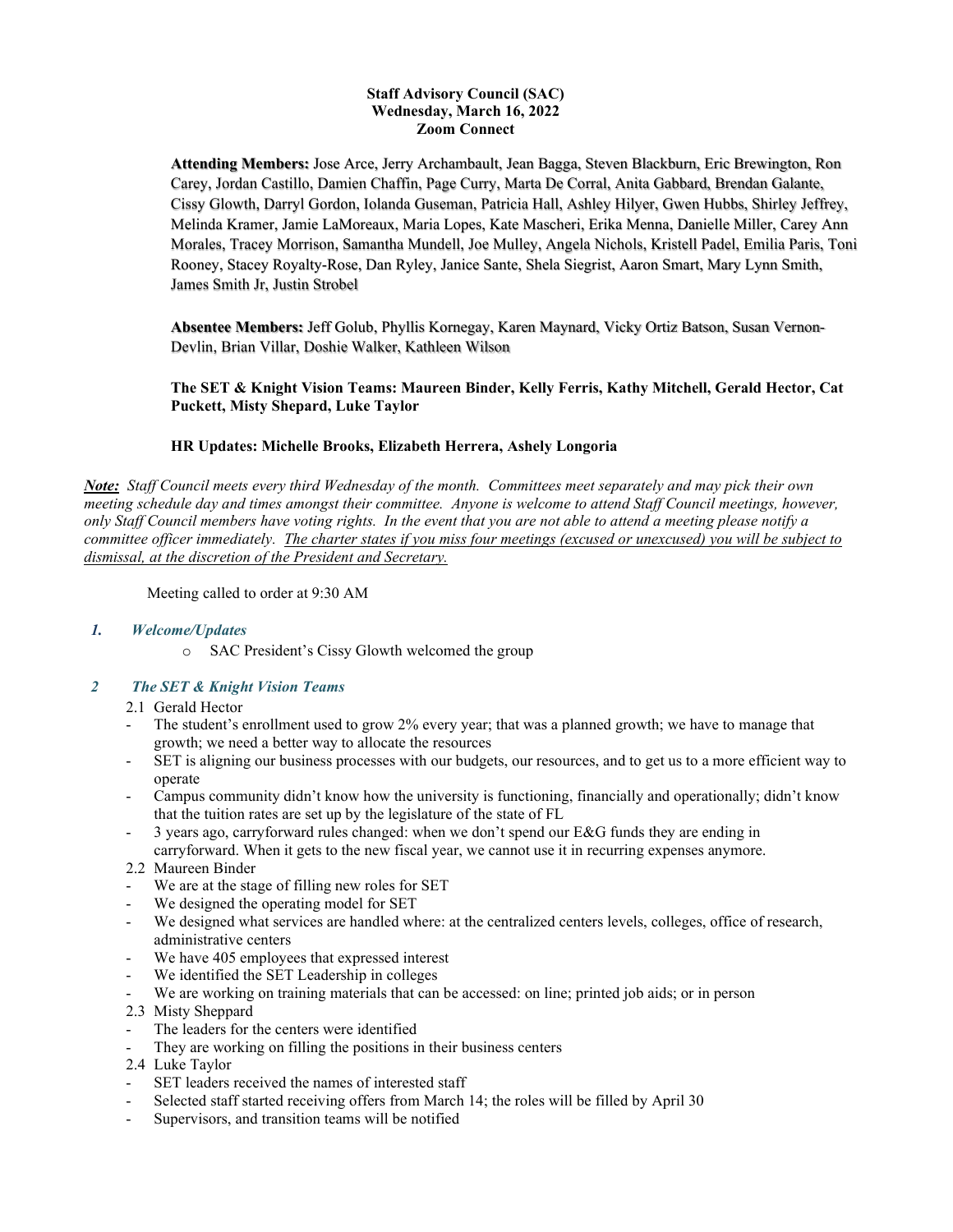- "Other" non-HR, and non-Financials responsibilities will be tracked; all employees were given a responsibility tracker to fill out
- Technology, equipment, and space will be determined by the on-boarding team
- There is more work than people at UCF
- We are working on defragmentation of the organization; employees will be specialized
- 2.5 Cat Puckett
- The compensation will be leveled; if a person is paid less than the SET position, they will be brought up
- We need to continue to get better, to improve by getting feed back from our users when the new Workday system will be implemented
- 2.6 Kelly Ferris
- There are couple of ways for communicating information: SET Gazette; Lunch and learn sessions; virtual open forms that are happening
- 2.7 Questions and Answers sessions:
- Q: Are the people in the new SET roles providing support to their previous depart? They will provide support where the need is in that college; the advantage of the new model is that it will be easier for the employees to take days off because they will have someone else from the center covering for them
- Q: For the grant funded roles how SET will affect them The SET team is aware that these employees can work only in their departments that are grant funded. There is no decision at this time.
- Maureen: The position descriptions for SET on the Knight Vision website will give you the minimum qualification; It will give you the salary grade; the SET positions don't require college degrees; the experience can substitute the degree
- Q: If employees received multiple offers for SET roles, when they need to choose one? On Monday(03/18/2022) the SET teams will start making offers. The HR, and Financial Teams should work with each other before making offers.
- Maureen: The transition will be difficult, but our work will be more efficient
- Gerald Hector: carryforward is only E&G money; when there are salary increases employee paid by the auxiliary, and grants accounts need to figure it out from where to take the funds, for increases.
- Maureen: The HR need to work with the Unions before increases the employees salaries
- Gerald Hector: We didn't increase the tuition since 2012, but inflation increased to 7.5%
- Q: Was the E&G accounts were restored after the issue with Trevor Hall building? The penalties were paid with auxiliary accounts.

#### *3 Approval of Minutes*

- 3.1 Motion to accept minutes: Shirley Jeffrey
- 3.2 Second to accept minutes: Jose Arce
- 3.3 Motion passed

#### 4 *Treasury Report: Jamie LaMoreaux*

- 4.1 February 1 28, 2022
- 4.1.1 Business Share Savings Beg Balance \$6,302.70
- 4.1.2 Business Non-Profit Checking \$0.00
- 4.1.3 Dividends \$0.00
- 4.1.4 End Balance Business Share Savings \$6,302.94

#### 5 *Human Resource Updates:*

- o Ashley Longoria: not many updates from HR. Everyone is working on implementing the new model SET
- o Just reminders of: Sick Leave Pool; Annual Notices are going to employees; Financial Wellness Series in April.
- o Benefits fair will be in person, on Tue, Oct 25, 2022.

#### 6 *Roll Call Attendance:*

- 6.1 41 members present
- 6.2 8 members absent

#### *7 Committee Updates*

Marketing / Sponsorship Committee

7.1 Kristel Padel/ Eric Brewington